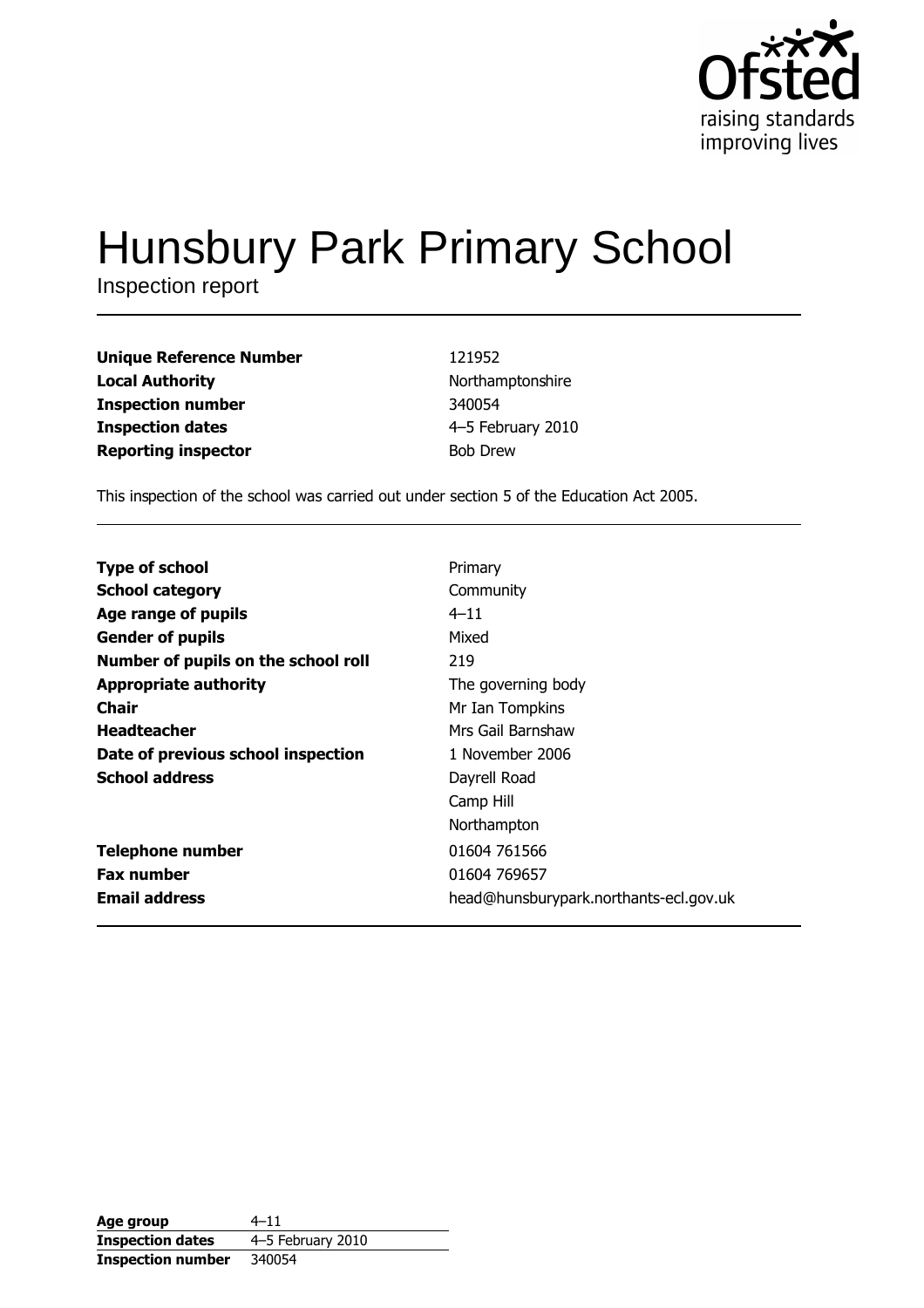The Office for Standards in Education, Children's Services and Skills (Ofsted) regulates and inspects to achieve excellence in the care of children and young people, and in education and skills for learners of all ages. It regulates and inspects childcare and children's social care, and inspects the Children and Family Court Advisory Support Service (Cafcass), schools, colleges, initial teacher training, work-based learning and skills training, adult and community learning, and education and training in prisons and other secure establishments. It rates council children's services, and inspects services for looked after children, safequarding and child protection.

Further copies of this report are obtainable from the school. Under the Education Act 2005, the school must provide a copy of this report free of charge to certain categories of people. A charge not exceeding the full cost of reproduction may be made for any other copies supplied.

If you would like a copy of this document in a different format, such as large print or Braille, please telephone 08456 404045, or email enquiries@ofsted.gov.uk.

You may copy all or parts of this document for non-commercial educational purposes, as long as you give details of the source and date of publication and do not alter the documentation in any way.

Royal Exchange Buildings St Ann's Square Manchester M2 7LA T: 08456 404045 Textphone: 0161 618 8524 E: enquiries@ofsted.gov.uk W: www.ofsted.gov.uk © Crown copyright 2010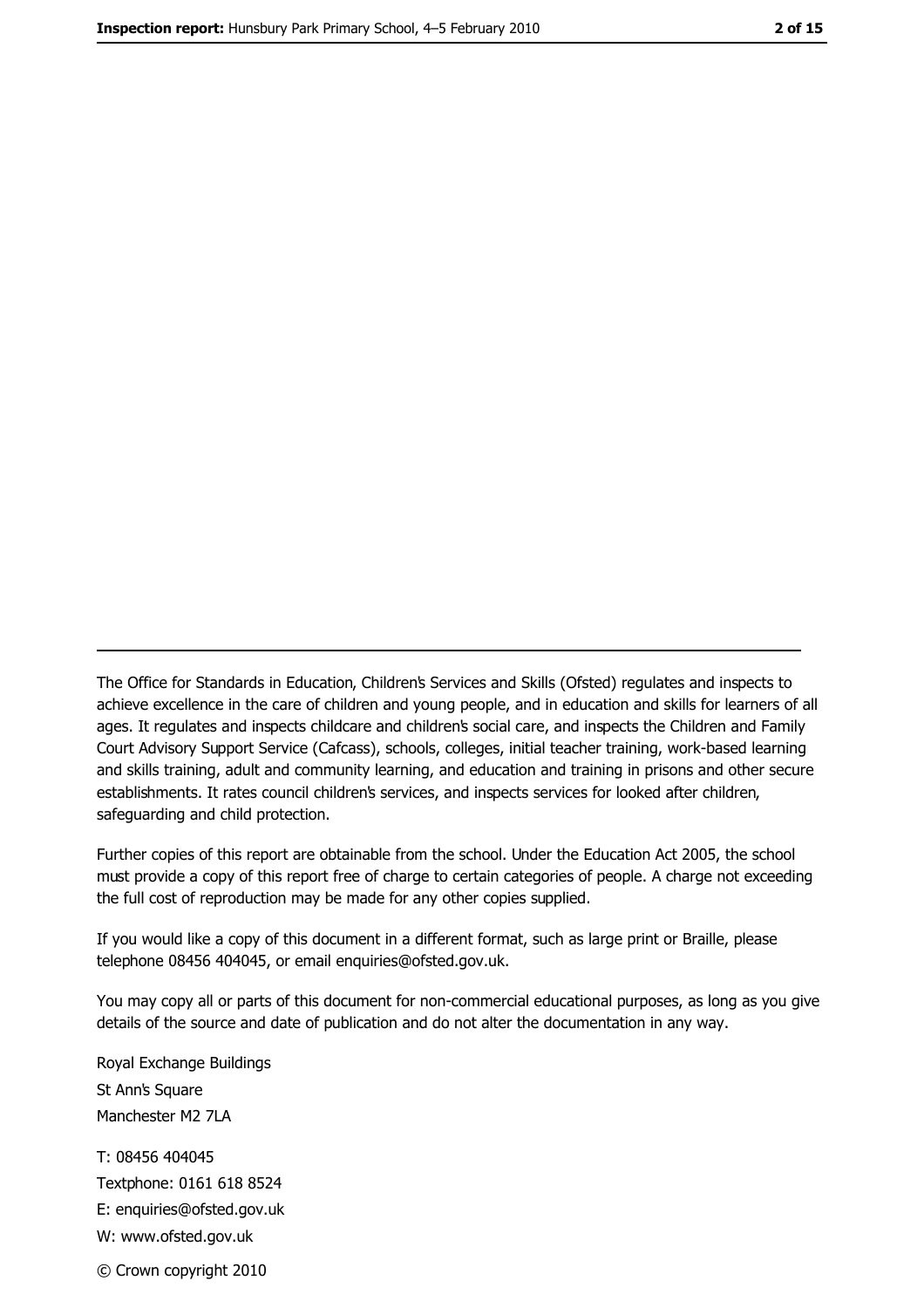# **Introduction**

This inspection was carried out by three additional inspectors. Seventy per cent of inspection time was spent looking at learning, with 23 lessons observed and eight teachers seen. Meetings were held with pupils, teachers, teaching assistants, governors and senior leaders. Inspectors observed the school's work and looked at the school's self-evaluation document, monitoring records, improvement plans, key policies, safeguarding records and data on pupils' performance. Informal meetings with parents took place as they brought children to school and fifty parental questionnaires were analysed.

The inspection team reviewed many aspects of the school's work. It looked in detail at the following:

- why Key Stage 2 English results dropped in 2009, just as those for mathematics and  $\blacksquare$ science rose strongly, and how current Year 6 standards affect these trends
- whether progress rates between Key Stages 1 and 2 remain static  $\blacksquare$
- how far below expectations children's skills are at the start of Early Years  $\blacksquare$ Foundation Stage.

# Information about the school

Hunsbury Park Primary school is average in size, serving pupils from a mixed residential estate on the outer suburbs of Northampton. About three quarters of the pupils are White British, with a range of other minority ethnic groups comprising the remaining 25%, a broadly average share. The proportion of pupils with special educational needs and/or disabilities is significantly above average. The school houses a small designated special provision (DSP) unit for Northampton, for pupils with behavioural, emotional and social difficulties. Awards held by the school include Activemark and the Healthy Schools award.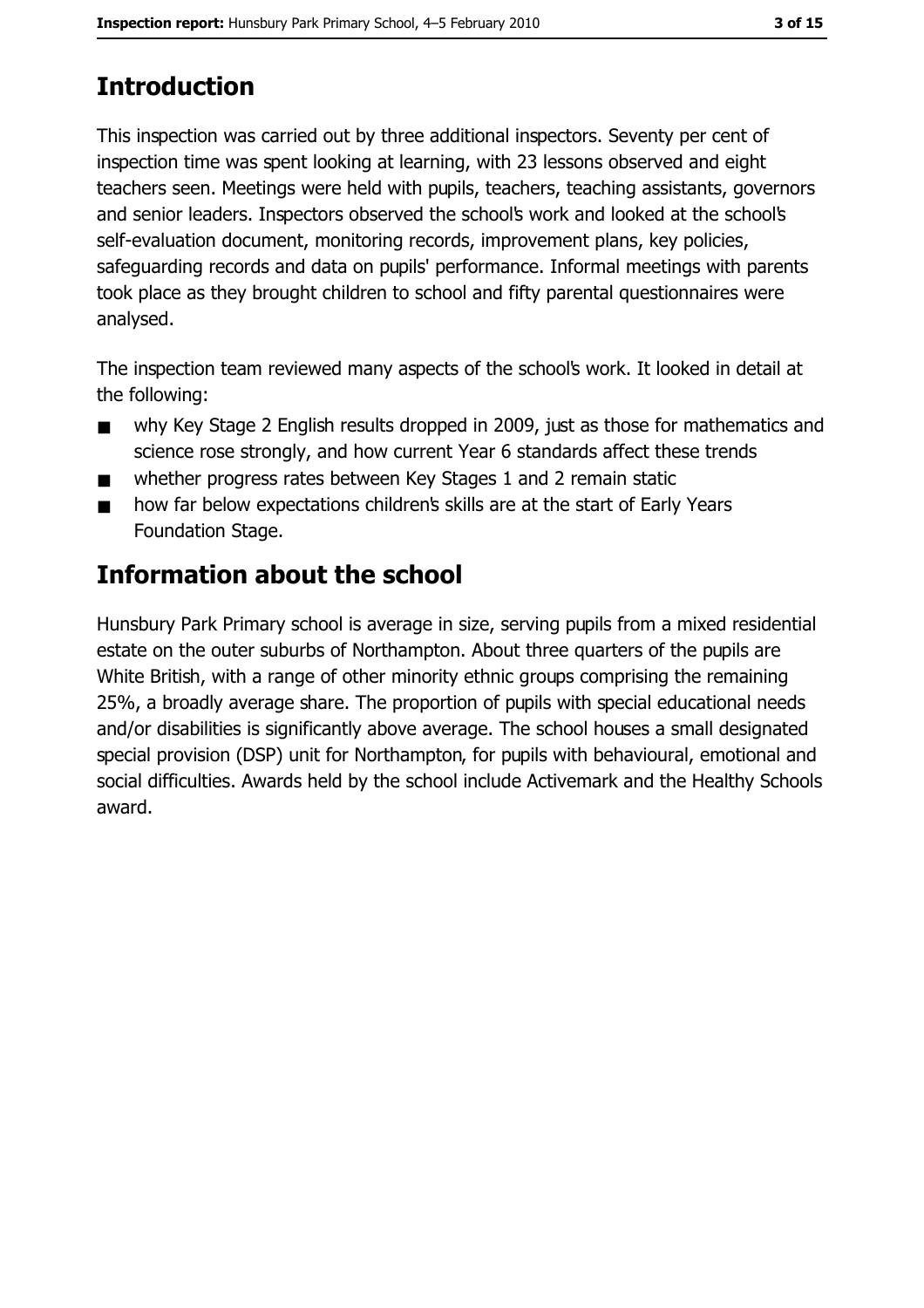# **Inspection judgements**

# Overall effectiveness: how good is the school?

### The school's capacity for sustained improvement

## **Main findings**

The school's overall effectiveness is satisfactory. There are already some good features and recent improvement is steadily gaining momentum. For some time, the school has been good at helping pupils enjoy their learning and become well behaved and sociable. In some situations, behaviour is excellent. The significant number of pupils who find self-management hard are thoroughly integrated into school life and, with effective support, adopt its good values. Pupils feel safe, they adopt healthy lifestyles and their spiritual, moral, social and cultural development is good. All this reflects well-established strengths in the school's care, safeguarding and guidance for pupils.

The main challenge for the school is to lift standards and achievement above national levels. These are currently a little below average and indicate no more than satisfactory achievement. The school has the good will of staff, pupils and parents but has only recently adopted the rigorous and effective strategies needed to realise its goals. Children make good progress in the Early Years Foundation Stage but have tended to follow this with barely satisfactory gains in Key Stages 1 and 2. Results in Year 6, while broadly average, have generally fallen some way short of national levels. However, in 2009, Key Stage 2 attainment was average in mathematics and science. English test results, principally in writing, were low but current standards are far better, matching those nationally and confirming the positive teacher assessments of summer 2009. In all three subjects, standards are now rising at a steady rate, though future targets are adequate rather than ambitious. The fresh approaches to progress checking, mental mathematics, writing strategies, catch-up sessions and general teaching have been implemented relatively recently, but are already secure and sustainable.

Achievement is currently satisfactory in Key Stages 1 and 2. Standards are rising in Year 6 and progress is improving in lessons across the school. However, as pupils enter Year 1 with standards increasingly close to national levels, long-term achievement can only rise above a satisfactory level if Year 6 targets become far more challenging. Those for the current Year 5 are too limited, given the ongoing improvements in teaching quality, and the impressive commitment of pupils and their parents to serious study.

Teaching and learning have already shown marked recent improvement. They are satisfactory but with a growing proportion of good lessons. The positive relationships that characterise the majority of lessons are often matched by good pace and active engagement of pupils. Those lessons judged satisfactory generally give more time than ideal on some tasks, introduce challenge for more able pupils late and leave some groups a little too long before checking their progress. The satisfactory curriculum has strengths but lacks sufficient enhancement activity for more able pupils both within lessons and beyond them.

| 3 |
|---|
| 3 |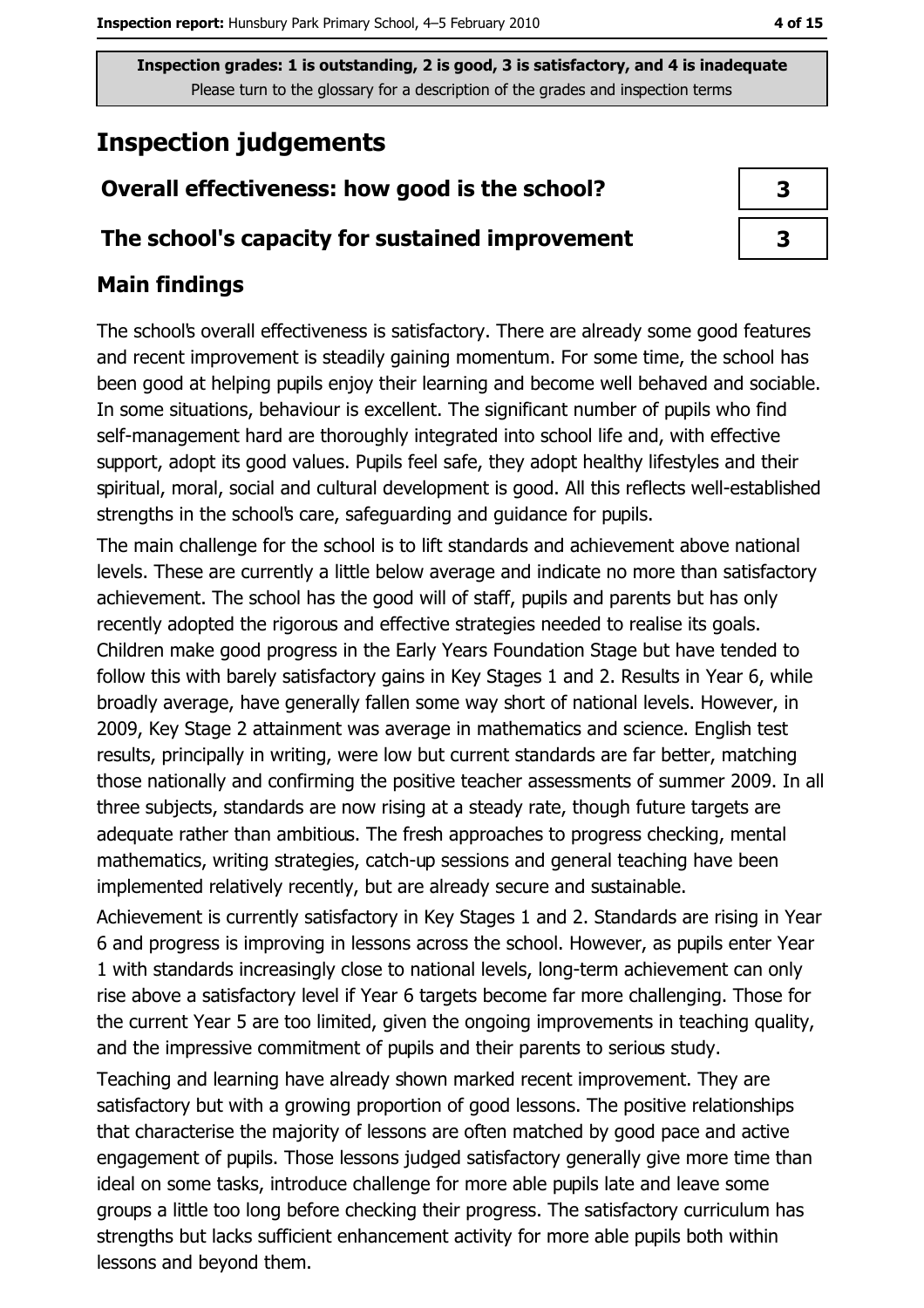Leaders' and managers' impact on the school is satisfactory, but improving. Senior leaders are becoming more effective in raising standards and the governing body has recently, under fresh leadership, adopted a more active role in supporting and challenging staff. The proven capacity for improvement is satisfactory, while the grasp of what is required and how to pursue it is now very clear. New leaders within the staff senior team and the governing body bring valuable energy and fresh perspectives to improvement. Subject leaders have a clear view of how to strengthen their subjects further but have too little scope to influence this through observation of their colleagues' lessons.

### What does the school need to do to improve further?

- Set higher expectations for academic performance by revising targets for Key Stage  $\blacksquare$ 2 for 2011 so that:
	- in English, 82% reach at least Level 4 and 33% Level 5
	- in mathematics, 88% reach at Level 4 and 36% Level 5  $\overline{\phantom{0}}$
- Increase the proportion of good and outstanding teaching so that 70% of lessons in  $\blacksquare$ the first term of the academic year 2010/11 are at least good and no less than 15% of these are outstanding, by
	- ensuring that staff become increasingly adept at sustaining strong pace for the full course of a lesson, engaging a high proportion of the class in practical activity and response to questions and setting specific expectations of able pupils at the start of each lesson
	- enabling subject leaders to acquire strong monitoring skills within their areas.
- Strengthen the curriculums focus on provision for more able pupils by:
	- extending their out-of-hours enrichment programme
	- ensuring guidance to staff in schemes of work consistently include extension tasks for use in lessons.

# **Outcomes for individuals and groups of pupils**

Attainment in English, mathematics and science has risen steadily over the last 18 months. Writing has been given greater prominence across the curriculum and the 'Sounds-Write' programme adopted in Key Stage 1 is having a successful impact. Close analysis of test results has led to a stronger focus on mental mathematics and staff are placing more emphasis on explaining terms in mathematics. All subjects are also benefiting from the adoption of a consistent whole-school approach to tracking progress and setting targets as well as from an improvement in the quality of teaching across the school. There is some credibility to the school's contention that 2009 results in writing reflected a major disruption of pupils' concentration during the test. Teacher assessments, which placed writing as broadly average, show high reliability year on year and across all subjects. Current standards also indicate that 2009 was a year of recovery for writing rather than one of decline. Current Year 5 and 6 classes are on track to make

3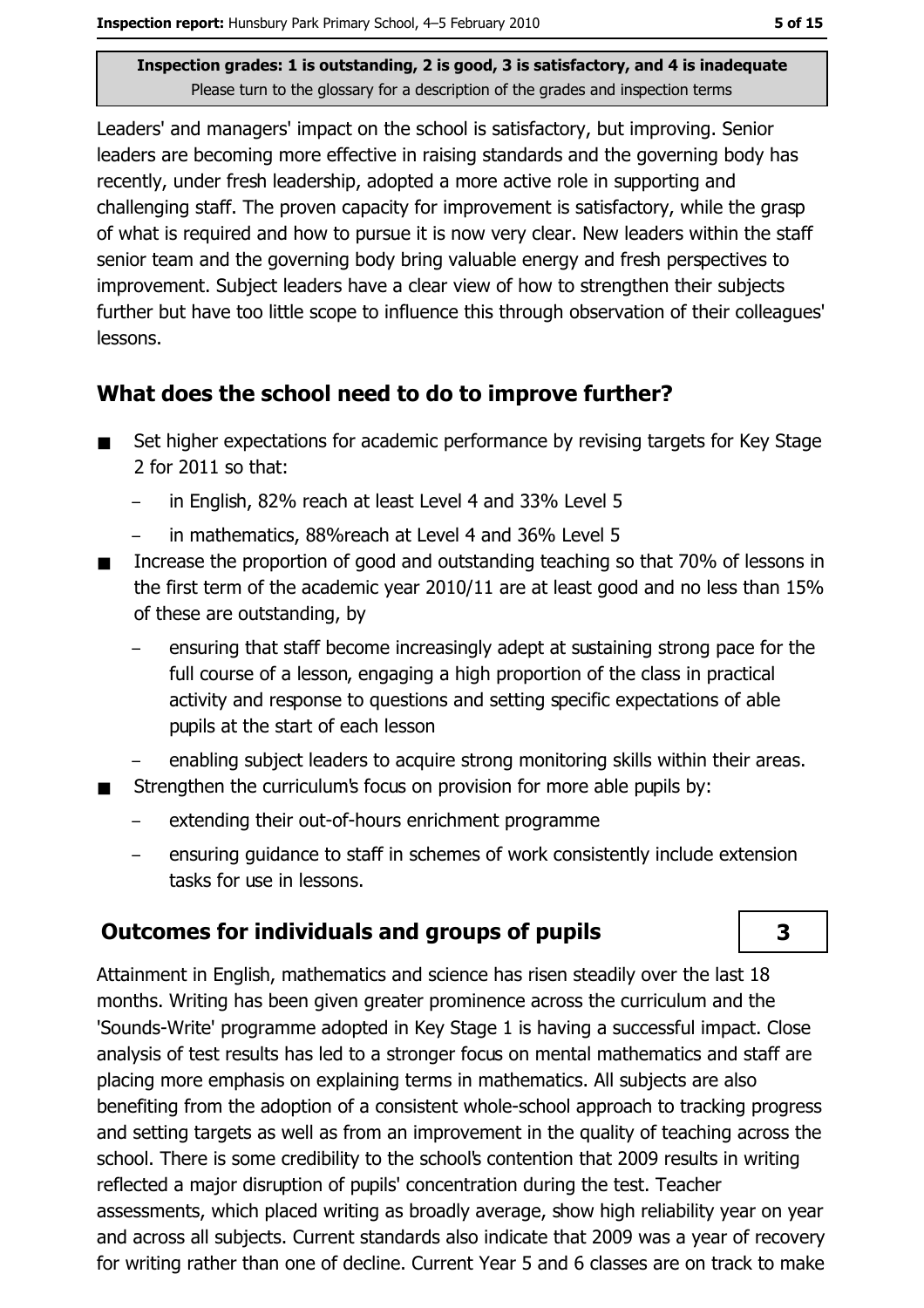more progress than previous year groups. This is because they enjoy their learning, work hard and frequently make good progress in lessons. However, their targets are not high enough to ensure that long-term achievement moves from satisfactory to good. Pupils with special educational needs and/or disabilities, including those in the DSP unit, are very well integrated and make similar progress to other pupils.

Many aspects of pupils' personal development are good. They behave well and in the best lessons, their attitudes are outstanding. Their strong sense of safety and commitment to healthy lifestyles are not quite matched by their generally satisfactory contribution to school life and that of the local community. Limits are placed on the contribution they are able to make by the number of opportunities rather than willingness to serve. Many express a keenness to do more such as reading regularly with younger pupils. Preparation for the next stage of education is satisfactory and attendance average.

#### These are the grades for pupils' outcomes

| Pupils' achievement and the extent to which they enjoy their learning<br>Taking into account:                             |                         |
|---------------------------------------------------------------------------------------------------------------------------|-------------------------|
| Pupils' attainment <sup>1</sup>                                                                                           | 3                       |
| The quality of pupils' learning and their progress                                                                        | 3                       |
| The quality of learning for pupils with special educational needs and/or<br>disabilities and their progress               | 3                       |
| The extent to which pupils feel safe                                                                                      | $\overline{\mathbf{2}}$ |
| <b>Pupils' behaviour</b>                                                                                                  | $\overline{2}$          |
| The extent to which pupils adopt healthy lifestyles                                                                       | $\overline{2}$          |
| The extent to which pupils contribute to the school and wider community                                                   | 3                       |
| The extent to which pupils develop workplace and other skills that will<br>contribute to their future economic well-being | 3                       |
| Taking into account:                                                                                                      |                         |
| Pupils' attendance <sup>1</sup>                                                                                           | 3                       |
| The extent of pupils' spiritual, moral, social and cultural development                                                   | $\overline{2}$          |

## How effective is the provision?

Currently, teaching is equally comprised of satisfactory and good quality practice.

The grades for attainment and attendance are: 1 is high; 2 is above average; 3 is broadly average; and 4 is low.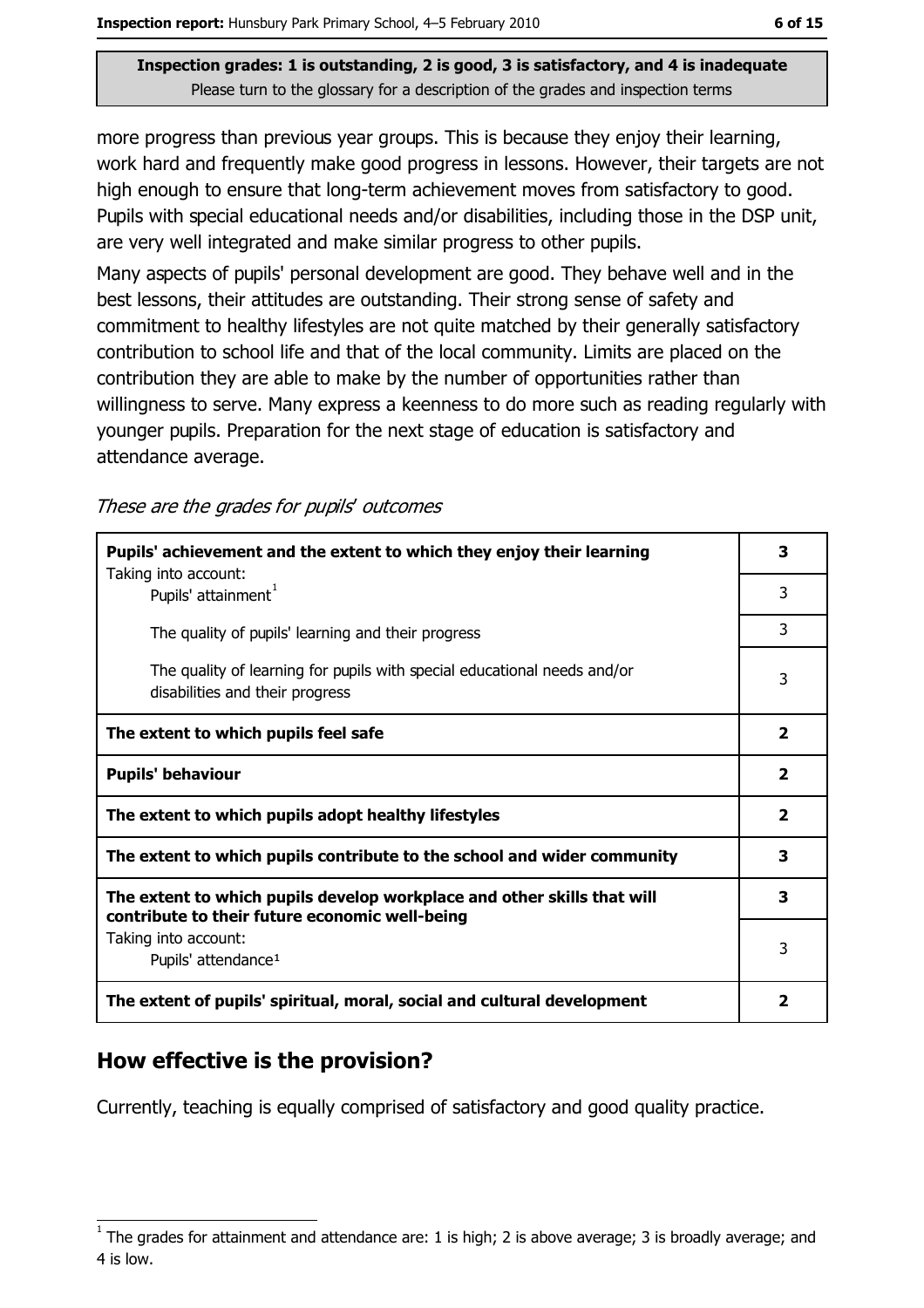Monitoring records show this to be considerably better than a year ago. The very best lessons come close to being outstanding but lack some consistency of involvement and challenge for a minority of pupils. They are impressive in the good humour that prevails, their creativity and strong pace. The best lessons include the clear use of assessment data to shape learning objectives and at times redirect the path of the lessons. In many lessons that are satisfactory, teachers are enthusiastic and learning is effective for many pupils for much of the time. In these lessons, teachers lack strategies for keeping pace strong at all times or for involving groups who may not be the key focus at specific points. The setting of work to challenge able pupils comes too late in the satisfactory lessons but is given to them from the outset where practice is good. Teaching assistants are very effective and make a significant contribution to lessons. Their collaboration with teachers is very successful.

The curriculum promotes satisfactory achievement. It is enhanced by many successful visits and by good support material for pupils with special educational needs. The range of learning opportunities provided is adequate rather than good in meeting the needs of more able pupils. The out-of-hours enrichment programme is not extensive enough and guidance to teachers on how to incorporate alternative tasks in lessons is missing from schemes of work.

Pupils' good spiritual, social, moral and cultural development stems from the fact that care, quidance and support are very effective. Safeguarding matters are dealt with efficiently so that pupils speak of feeling very safe at school and able to enjoy learning. The quidance given on all aspects of personal development is clear, consistent and shared regularly with pupils and their parents. External agencies, including social care officers, are extensively involved in helping the school serve pupils well. Above all, staff of every kind listen to pupils and talk easily with them.

| The quality of teaching                                                                                    |  |
|------------------------------------------------------------------------------------------------------------|--|
| Taking into account:<br>The use of assessment to support learning                                          |  |
| The extent to which the curriculum meets pupils' needs, including, where<br>relevant, through partnerships |  |
| The effectiveness of care, guidance and support                                                            |  |

These are the grades for the quality of provision

### How effective are leadership and management?

The school's leadership has been successful for many years in driving improvement in the way pupils settle, feel secure and enjoy school. Leadership on issues of equal opportunities and safeguarding is good. The school welcomed the siting of the DSP unit on its premises, despite the misgivings of some parents, and has demonstrated that behaviour could remain a strength. The physical security of the site and procedures for vetting all adults working with children are applied stringently. Discrimination is tackled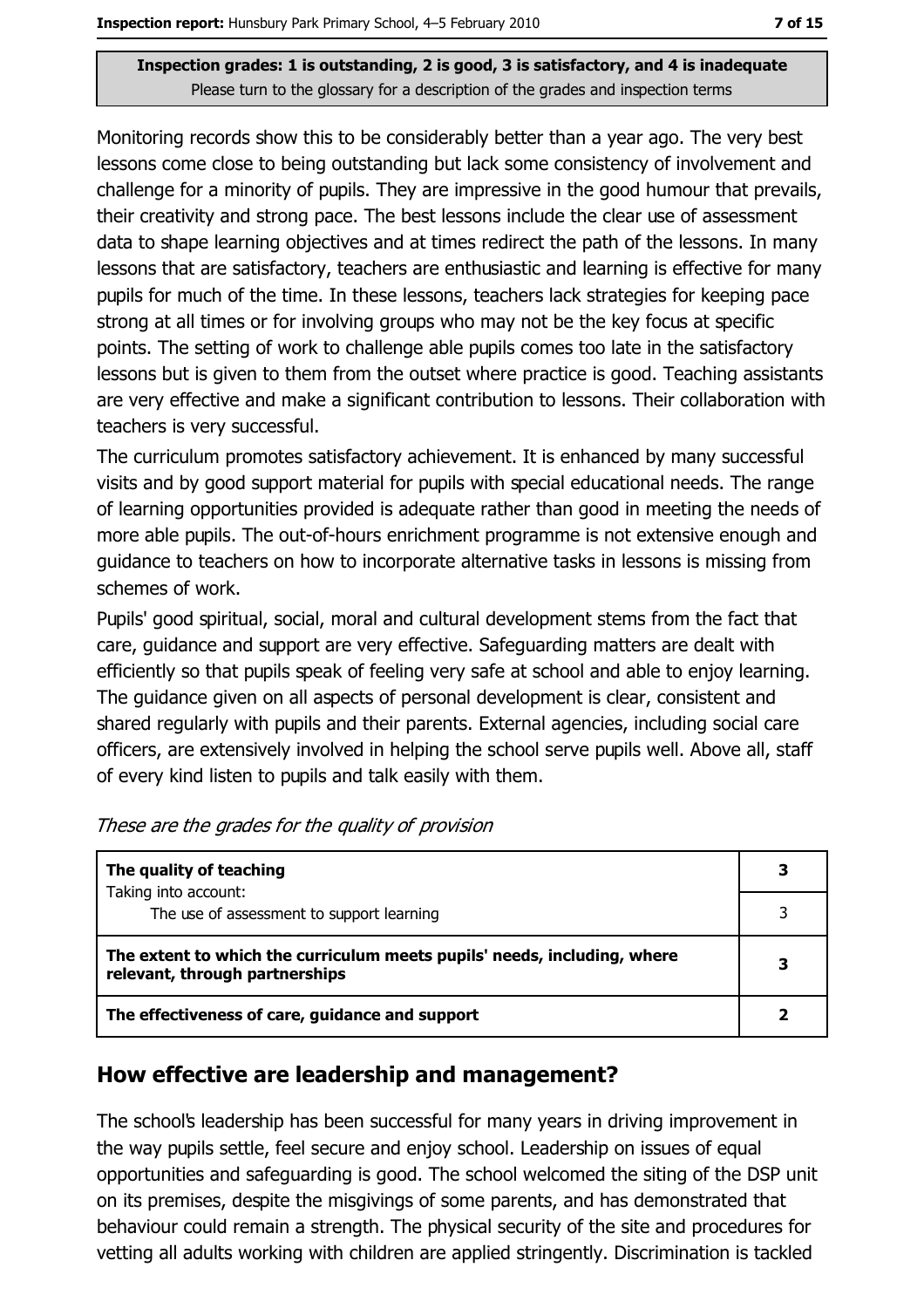well, especially by the promotion of key values such as justice and care for others. As a result, pupils have a finely tuned awareness of situations they feel are unfair. The engagement with parents is good. Questionnaire returns indicate highly supportive parents and many have close links with the school, often enhanced by the school's very effective learning mentor.

Embedding ambition over standards has been more recent. Through better tracking, teaching and analysis of results, the school is now seeing success here. Senior leaders are strongly encouraged and prompted by a reorganised governing body keen to see more rapid change. New subject leaders are eager to promote greater cohesion and quality within their areas of responsibility. They currently lack the opportunity to focus on lesson observation and learn to recognise how to evaluate pupils' progress. The school has yet to set its sights high enough in terms of attainment at the end of Key Stage 2.

The promotion of community cohesion is strong locally and plans for extending it nationally and globally are in place. Pupils have areas of knowledge about different religious, social and ethnic communities but lack a coherent picture of how different people live nationally or globally.

| The effectiveness of leadership and management in embedding ambition and<br>driving improvement                                                                     | 3                       |
|---------------------------------------------------------------------------------------------------------------------------------------------------------------------|-------------------------|
| Taking into account:<br>The leadership and management of teaching and learning                                                                                      | 3                       |
| The effectiveness of the governing body in challenging and supporting the<br>school so that weaknesses are tackled decisively and statutory responsibilities<br>met | 3                       |
| The effectiveness of the school's engagement with parents and carers                                                                                                | 2                       |
| The effectiveness of partnerships in promoting learning and well-being                                                                                              | 3                       |
| The effectiveness with which the school promotes equality of opportunity and<br>tackles discrimination                                                              | $\overline{\mathbf{2}}$ |
| The effectiveness of safeguarding procedures                                                                                                                        | 2                       |
| The effectiveness with which the school promotes community cohesion                                                                                                 | 3                       |
| The effectiveness with which the school deploys resources to achieve<br>value for money                                                                             | з                       |

|  | These are the grades for leadership and management |  |
|--|----------------------------------------------------|--|
|  |                                                    |  |

## **Early Years Foundation Stage**

Children are given a positive start to their education because provision is good. It gives them a secure and happy environment, which they clearly enjoy, and it helps them make rapid progress in their learning. Most children arrive with skills that are well below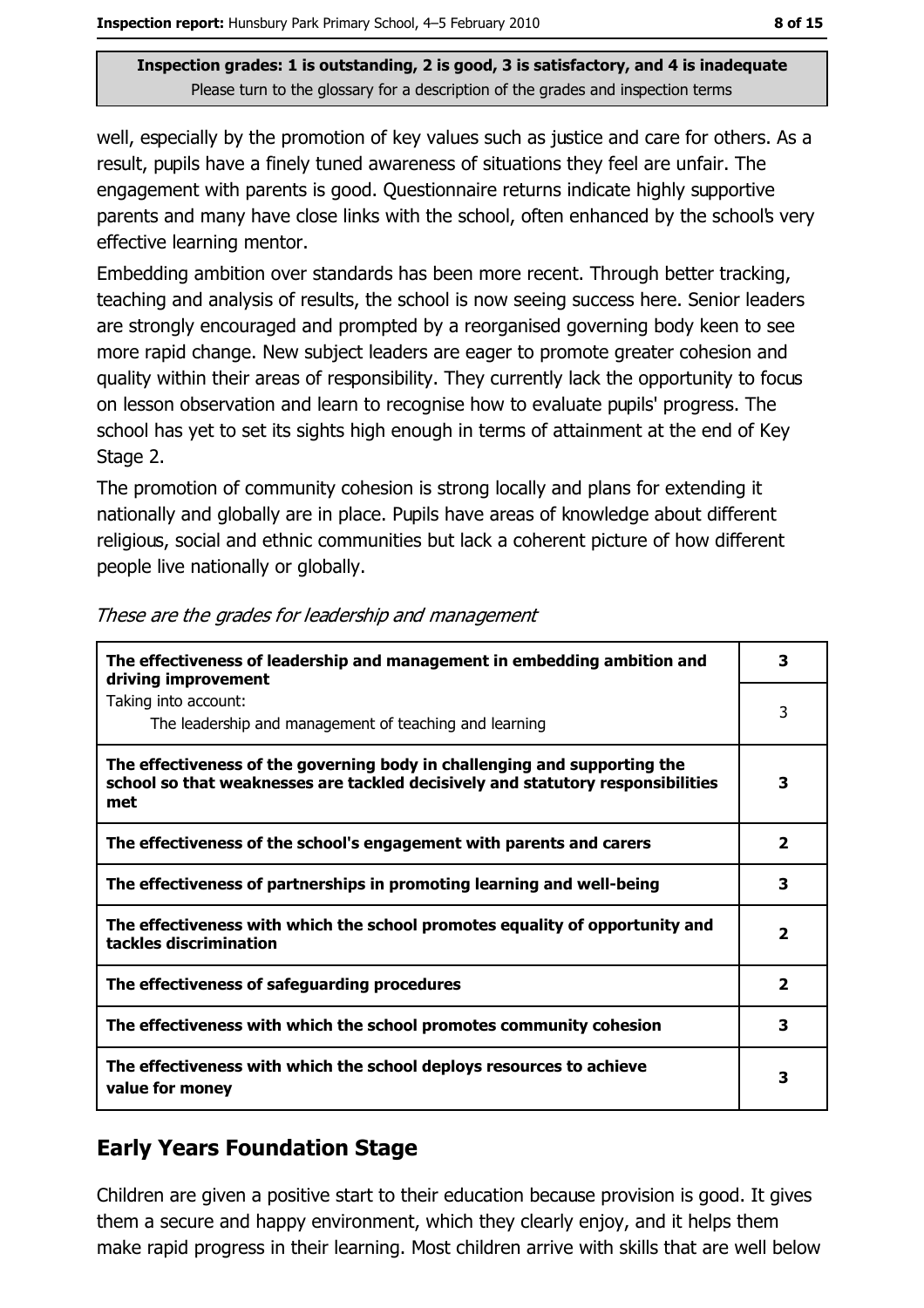expectations, especially in communication, language and literacy, but leave with attainment that is much closer to expectations. In some areas, notably personal and social development, they exceed expectations.

Staff have created an excellent environment, both indoors and outdoors, which complements the stimulating teaching children receive. It is also welcoming to children and their parents. It allows staff to provide an exciting, practical curriculum in which independent and quided learning both flourish. Teachers and their assistants lead sessions with strong pace, good variety and the right balance of challenge and support. Adults engage well with children, listening to them and building on their interests. They are frequently in conversation and this builds up trust between children and staff, demonstrates mutual respect and develops social and personal skills very effectively. Because of good leadership, there are well implemented systems and protocols that ensure safeguarding and the consistent encouragement of healthy eating and considerate behaviour. Frequent assessment of children's personal and academic needs gives staff the insight to plan accurately for further progress. Their caring and encouraging tone prompt strong motivation to participate and enjoy school. Strong leadership has generated effective team work and accurate self-evaluation, so that there is considerable momentum for improvement.

| <b>Overall effectiveness of the Early Years Foundation Stage</b>                             |                |
|----------------------------------------------------------------------------------------------|----------------|
| Taking into account:<br>Outcomes for children in the Early Years Foundation Stage            |                |
| The quality of provision in the Early Years Foundation Stage                                 |                |
| The effectiveness of leadership and management of the Early Years<br><b>Foundation Stage</b> | $\overline{2}$ |

## **Views of parents and carers**

Parents express very strong support for the school in the questionnaire. Ninety five per cent say that they are happy with their child's experience at the school. They believe that:

- their children enjoy school and are kept safe  $\blacksquare$
- the school prepares their children well for the future and meets their particular  $\blacksquare$ needs
- teaching is good  $\blacksquare$
- the school takes account of their suggestions and concerns.  $\blacksquare$

A small minority believe that their children's progress could be better and that unacceptable behaviour could be dealt with more effectively. Inspectors agree with most of these views but find that teaching and preparation for the next stage in pupils' learning are satisfactory rather than good, while behaviour in the school is one of its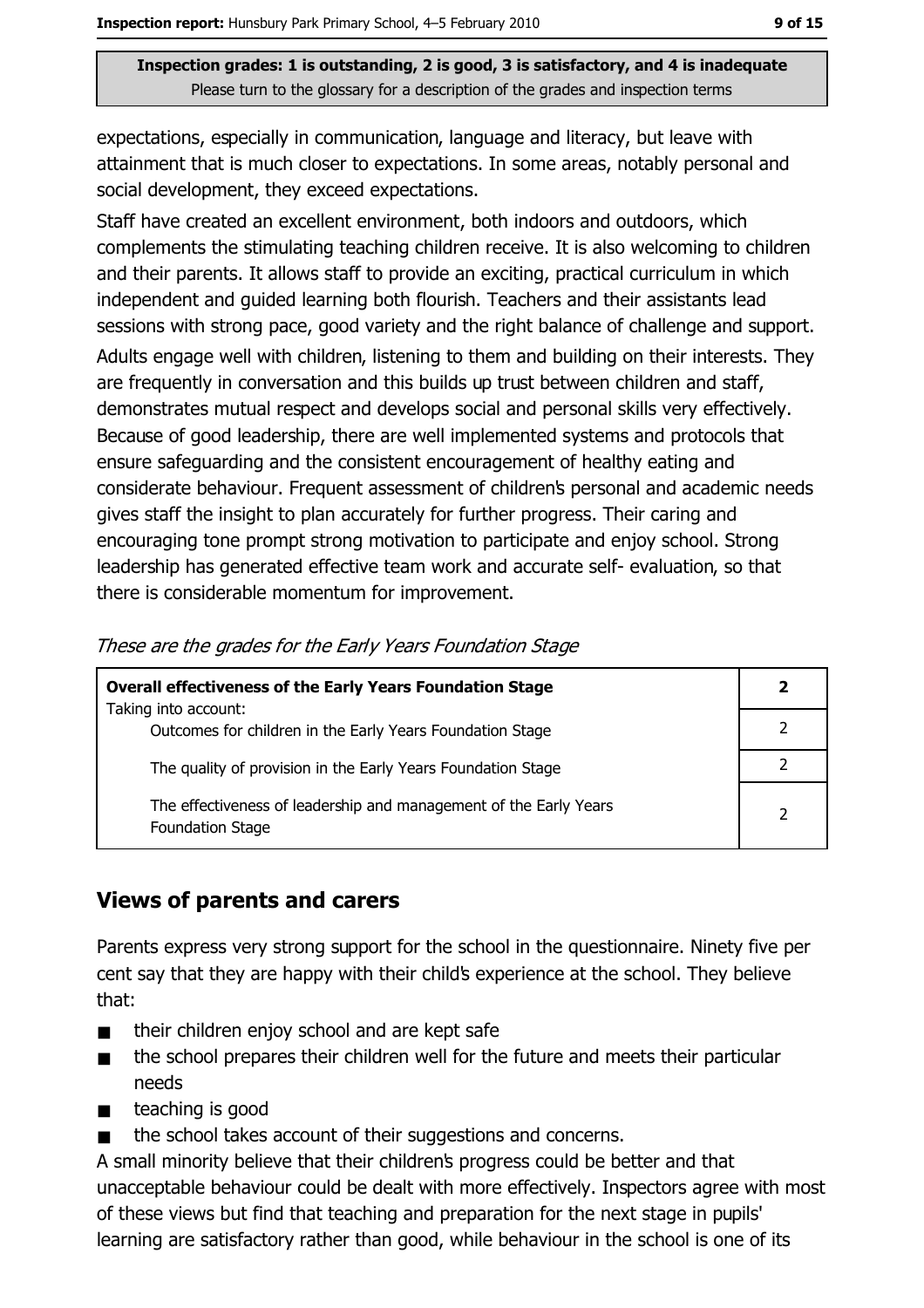strengths.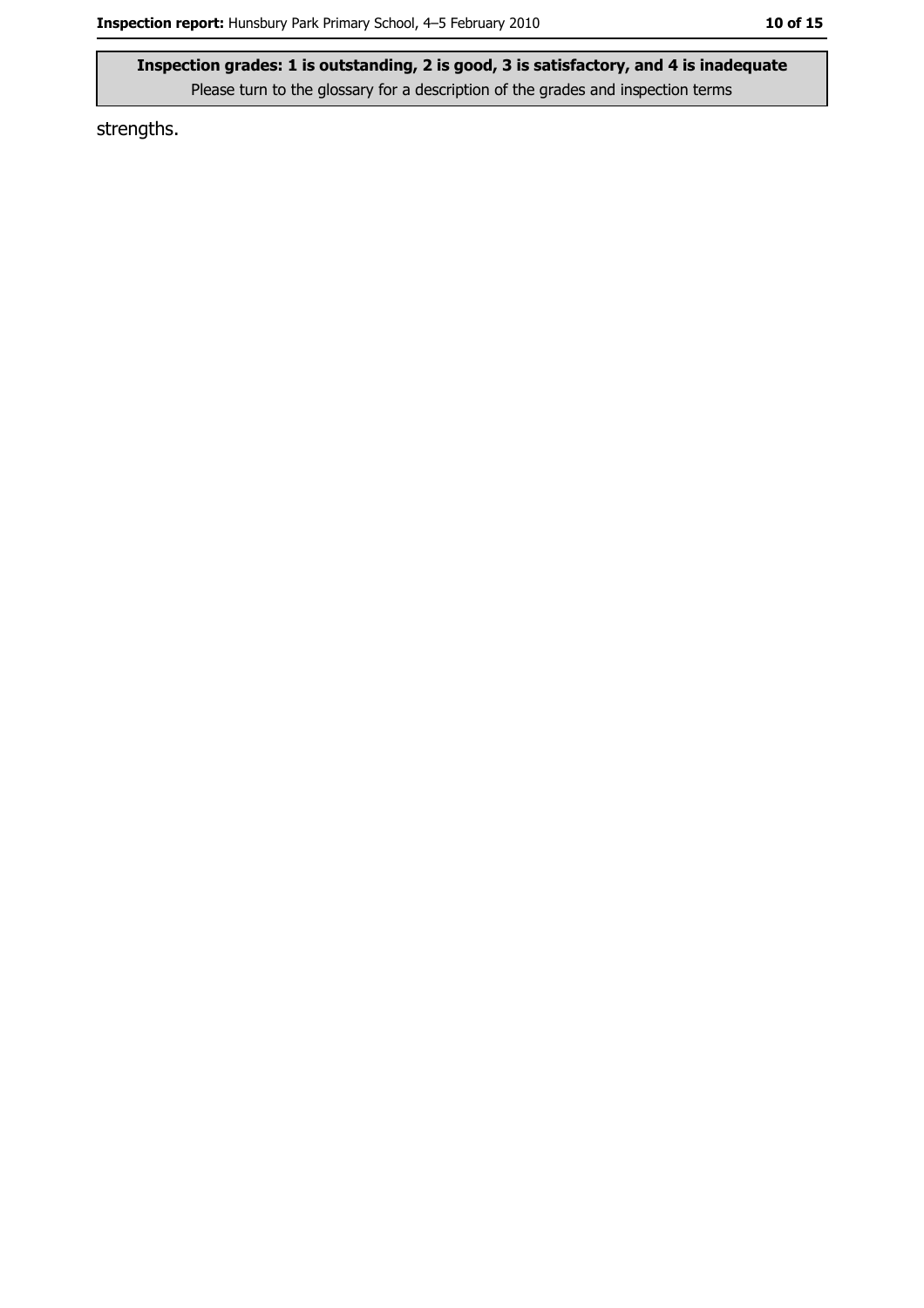#### Responses from parents and carers to Ofsted's questionnaire

Ofsted invited all the registered parents and carers of pupils registered at Hunsbury Park Primary School to complete a questionnaire about their views of the school.

In the questionnaire, parents and carers were asked to record how strongly they agreed with 13 statements about the school. The inspection team received 50 completed questionnaires by the end of the on-site inspection. In total, there are 219 pupils registered at the school.

| <b>Statements</b>                                                                                                                                                                                                                                       | <b>Strongly</b><br><b>Agree</b> |               | <b>Agree</b> |               | <b>Disagree</b> |                         | <b>Strongly</b><br>disagree |                |
|---------------------------------------------------------------------------------------------------------------------------------------------------------------------------------------------------------------------------------------------------------|---------------------------------|---------------|--------------|---------------|-----------------|-------------------------|-----------------------------|----------------|
|                                                                                                                                                                                                                                                         | <b>Total</b>                    | $\frac{0}{0}$ | <b>Total</b> | $\frac{0}{0}$ | <b>Total</b>    | $\frac{0}{0}$           | <b>Total</b>                | $\frac{0}{0}$  |
| My child enjoys school                                                                                                                                                                                                                                  | 32                              | 64            | 17           | 34            | 1               | $\overline{2}$          | $\mathbf 0$                 | $\mathbf 0$    |
| The school keeps my child<br>safe                                                                                                                                                                                                                       | 32                              | 64            | 17           | 34            | $\mathbf{1}$    | $\overline{2}$          | 0                           | $\mathbf 0$    |
| The school informs me<br>about my child's progress                                                                                                                                                                                                      | 30                              | 60            | 16           | 32            | 3               | 6                       | 1                           | $\overline{2}$ |
| My child is making enough<br>progress at this school                                                                                                                                                                                                    | 27                              | 54            | 17           | 34            | 5               | 10                      | 1                           | $\overline{2}$ |
| The teaching is good at this<br>school                                                                                                                                                                                                                  | 27                              | 54            | 23           | 46            | $\mathbf 0$     | 0                       | 0                           | $\mathbf 0$    |
| The school helps me to<br>support my child's learning                                                                                                                                                                                                   | 28                              | 56            | 20           | 40            | $\overline{2}$  | 4                       | 0                           | $\mathbf 0$    |
| The school helps my child to<br>have a healthy lifestyle                                                                                                                                                                                                | 25                              | 50            | 21           | 42            | $\overline{4}$  | 8                       | 0                           | $\mathbf 0$    |
| The school makes sure that<br>my child is well prepared for<br>the future (for example<br>changing year group,<br>changing school, and for<br>children who are finishing<br>school, entering further or<br>higher education, or<br>entering employment) | 23                              | 46            | 27           | 54            | $\mathbf 0$     | 0                       | 0                           | $\mathbf 0$    |
| The school meets my child's<br>particular needs                                                                                                                                                                                                         | 27                              | 54            | 23           | 46            | 0               | 0                       | 0                           | $\bf{0}$       |
| The school deals effectively<br>with unacceptable behaviour                                                                                                                                                                                             | 22                              | 44            | 23           | 46            | 5               | 10                      | 0                           | 0              |
| The school takes account of<br>my suggestions and<br>concerns                                                                                                                                                                                           | 22                              | 44            | 27           | 54            | $\mathbf{1}$    | $\overline{2}$          | $\mathbf 0$                 | $\mathbf 0$    |
| The school is led and<br>managed effectively                                                                                                                                                                                                            | 24                              | 48            | 24           | 48            | $\overline{2}$  | $\overline{4}$          | $\bf{0}$                    | $\mathbf 0$    |
| Overall, I am happy with my<br>child's experience at this<br>school                                                                                                                                                                                     | 29                              | 58            | 19           | 38            | $\overline{2}$  | $\overline{\mathbf{4}}$ | 0                           | 0              |

The table above summarises the responses that parents and carers made to each statement. The percentages indicate the proportion of parents and carers giving that response out of the total number of completed questionnaires. Where one or more parents and carers chose not to answer a particular question, the percentages will not add up to 100%.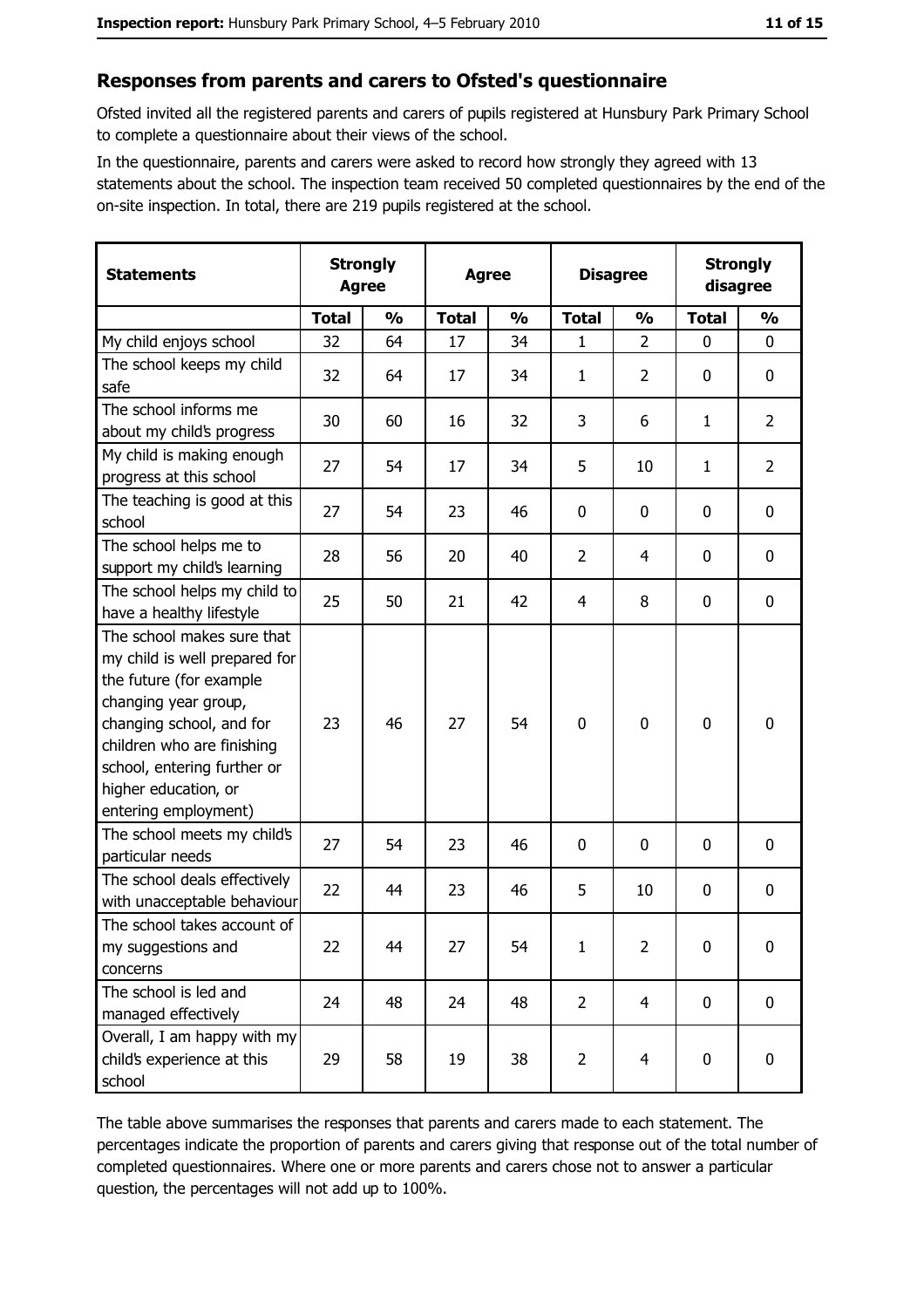# Glossary

| Grade   | <b>Judgement</b> | <b>Description</b>                                                                                                                                                                                                               |
|---------|------------------|----------------------------------------------------------------------------------------------------------------------------------------------------------------------------------------------------------------------------------|
| Grade 1 | Outstanding      | These features are highly effective. An oustanding<br>school provides exceptionally well for its pupils' needs.                                                                                                                  |
| Grade 2 | Good             | These are very positive features of a school. A school<br>that is good is serving its pupils well.                                                                                                                               |
| Grade 3 | Satisfactory     | These features are of reasonable quality. A satisfactory<br>school is providing adequately for its pupils.                                                                                                                       |
| Grade 4 | Inadequate       | These features are not of an acceptable standard. An<br>inadequate school needs to make significant<br>improvement in order to meet the needs of its pupils.<br>Ofsted inspectors will make further visits until it<br>improves. |

# What inspection judgements mean

# Overall effectiveness of schools inspected between September 2007 and July 2008

|                       | Overall effectiveness judgement (percentage of<br>schools) |      |                     |                   |
|-----------------------|------------------------------------------------------------|------|---------------------|-------------------|
| <b>Type of school</b> | <b>Outstanding</b>                                         | Good | <b>Satisfactory</b> | <b>Inadequate</b> |
| Nursery schools       | 39                                                         | 58   | 3                   | 0                 |
| Primary schools       | 13                                                         | 50   | 33                  | 4                 |
| Secondary schools     | 17                                                         | 40   | 34                  | 9                 |
| Sixth forms           | 18                                                         | 43   | 37                  | $\overline{2}$    |
| Special schools       | 26                                                         | 54   | 18                  | $\overline{2}$    |
| Pupil referral units  | 7                                                          | 55   | 30                  | 7                 |
| All schools           | 15                                                         | 49   | 32                  | 5                 |

New school inspection arrangements were introduced on 1 September 2009. This means that inspectors now make some additional judgements that were not made previously.

The data in the table above were reported in The Annual Report of Her Majesty's Chief Inspector of Education, Children's Services and Skills 2007/08.

Percentages are rounded and do not always add exactly to 100. Secondary school figures include those that have sixth forms, and sixth form figures include only the data specifically for sixth form inspection judgements.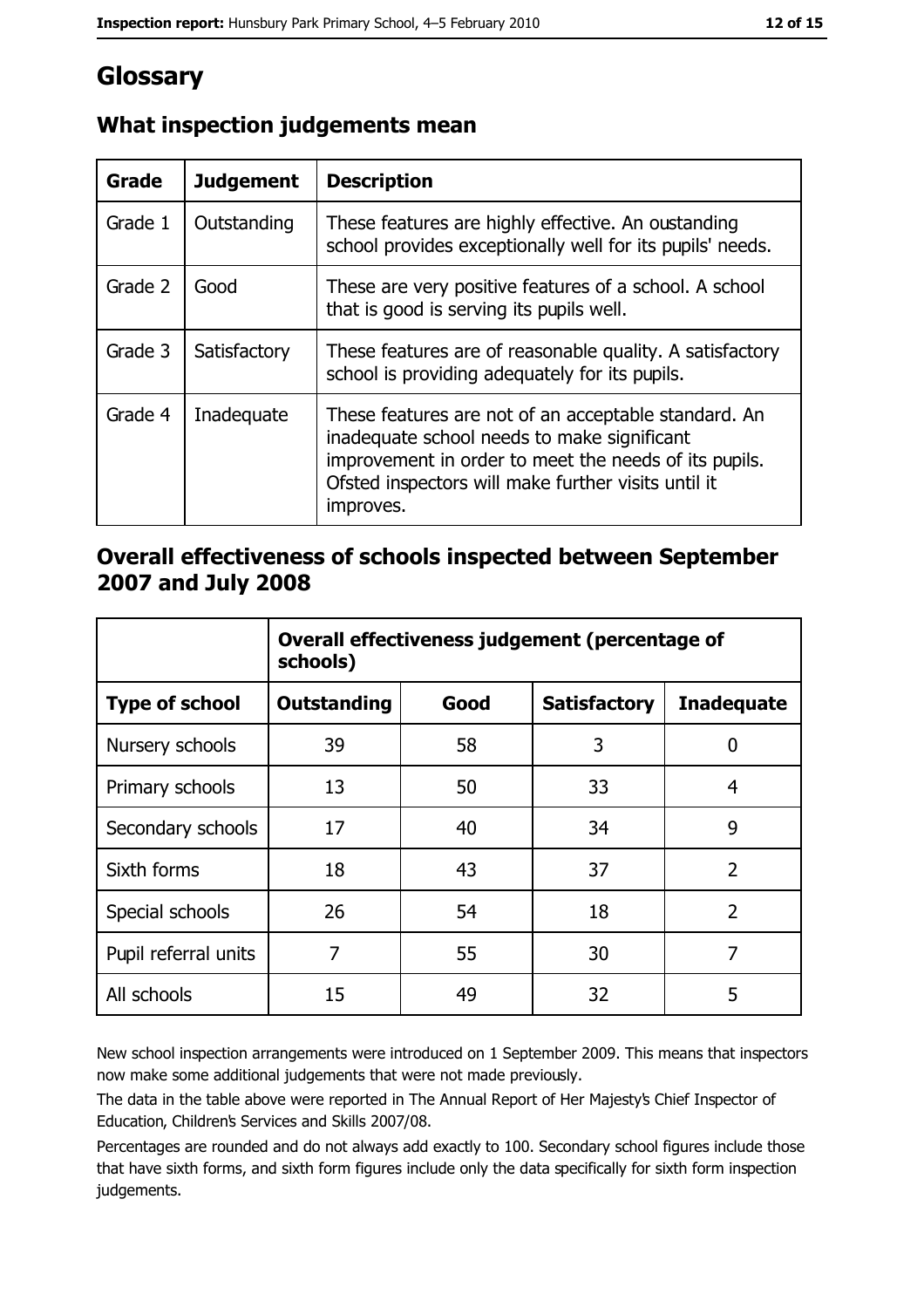# **Common terminology used by inspectors**

| Achievement:                  | the progress and success of a pupil in<br>their learning, development or training.                                                                                                                                                                                                                           |  |
|-------------------------------|--------------------------------------------------------------------------------------------------------------------------------------------------------------------------------------------------------------------------------------------------------------------------------------------------------------|--|
| Attainment:                   | the standard of the pupils' work shown by<br>test and examination results and in<br>lessons.                                                                                                                                                                                                                 |  |
| Capacity to improve:          | the proven ability of the school to<br>continue improving. Inspectors base this<br>judgement on what the school has<br>accomplished so far and on the quality of<br>its systems to maintain improvement.                                                                                                     |  |
| Leadership and management:    | the contribution of all the staff with<br>responsibilities, not just the headteacher,<br>to identifying priorities, directing and<br>motivating staff and running the school.                                                                                                                                |  |
| Learning:                     | how well pupils acquire knowledge,<br>develop their understanding, learn and<br>practise skills and are developing their<br>competence as learners.                                                                                                                                                          |  |
| <b>Overall effectiveness:</b> | inspectors form a judgement on a school's<br>overall effectiveness based on the findings<br>from their inspection of the school. The<br>following judgements, in particular,<br>influence what the overall effectiveness<br>judgement will be.                                                               |  |
|                               | The school's capacity for sustained<br>improvement.<br>Outcomes for individuals and groups<br>of pupils.<br>The quality of teaching.<br>The extent to which the curriculum<br>meets pupil's needs, including where<br>relevant, through partnerships.<br>The effectiveness of care, guidance<br>and support. |  |
| Progress:                     | the rate at which pupils are learning in<br>lessons and over longer periods of time. It<br>is often measured by comparing the<br>pupils' attainment at the end of a key<br>stage with their attainment when they<br>started.                                                                                 |  |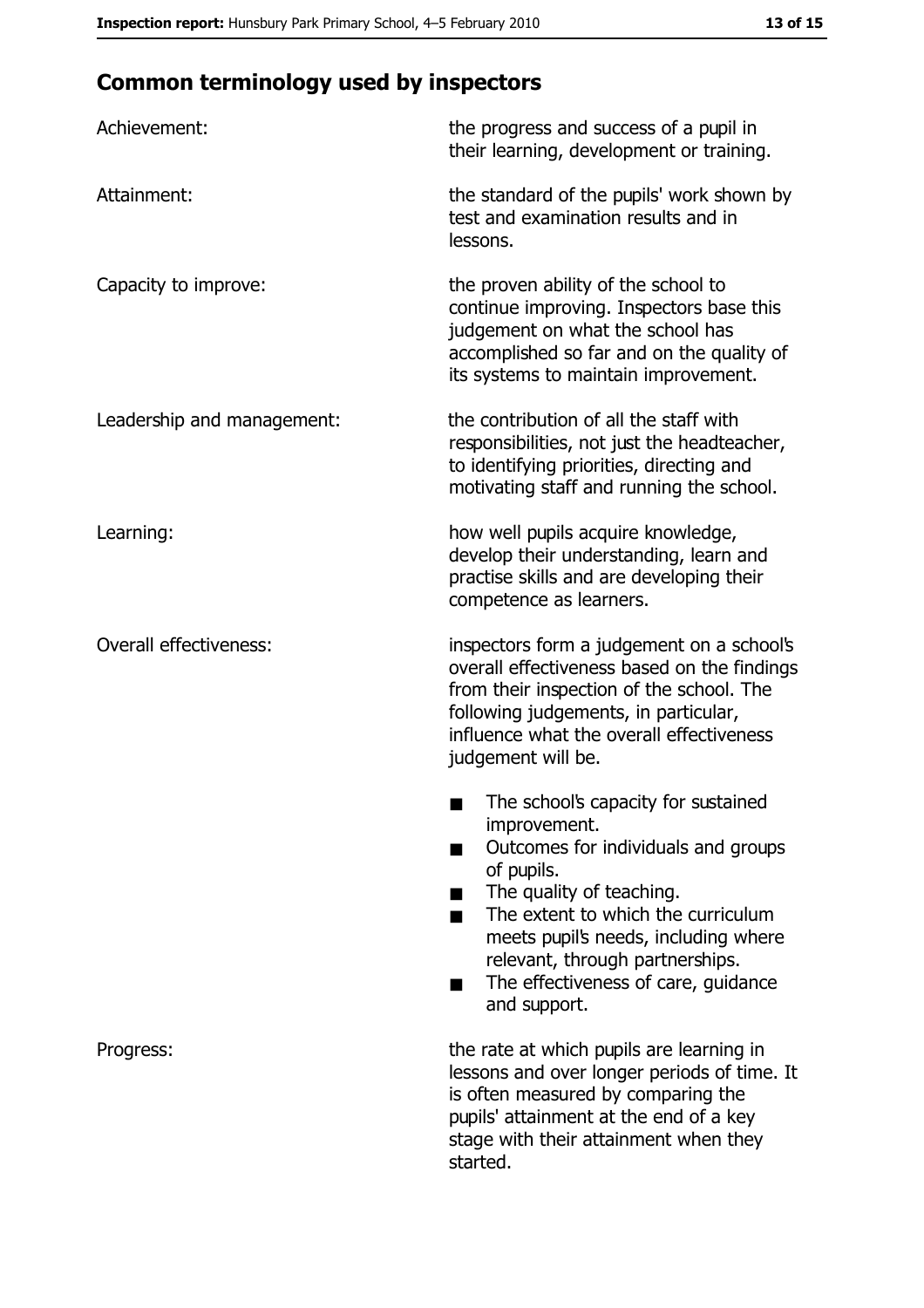This letter is provided for the school, parents and carers to share with their children. It describes Ofsted's main findings from the inspection of their school.



#### 8 February 2010

Dear Pupils

#### Inspection of Hunsbury Park Primary School, Northampton, NN4 9RR

Thank you for the warm welcome you gave me when I visited your school recently. You said how much you liked Hunsbury Park and your parents had the same view. My team found that your school gives you a satisfactory education, with some good features. We also see signs that the school is making important improvements.

We especially liked:

- $\blacksquare$ your good, sometimes excellent behaviour
- the good progress children make in Reception classes  $\blacksquare$
- $\blacksquare$ the way the school cares for you, especially when you have particular needs
- the school's good links with your families  $\blacksquare$
- the way you are helped to be safe and adopt healthy lifestyles  $\blacksquare$
- recent improvements in standards in mathematics and science and the way the  $\blacksquare$ school tracks your progress.

To help the school to improve further, we have asked the headteacher and other staff to:

- expect even higher standards from you by the time you leave Year 6  $\blacksquare$
- increase the number of lessons where teaching is good or outstanding  $\blacksquare$
- provide more activities in lessons and out of hours for more able pupils.

You could help lessons be even more successful by making sure you all join in: show your teachers just how much you know or what you are not quite sure about.

Best wishes for the rest of your time at Hunsbury Park.

Yours sincerely

**Bob Drew** 

Lead Inspector